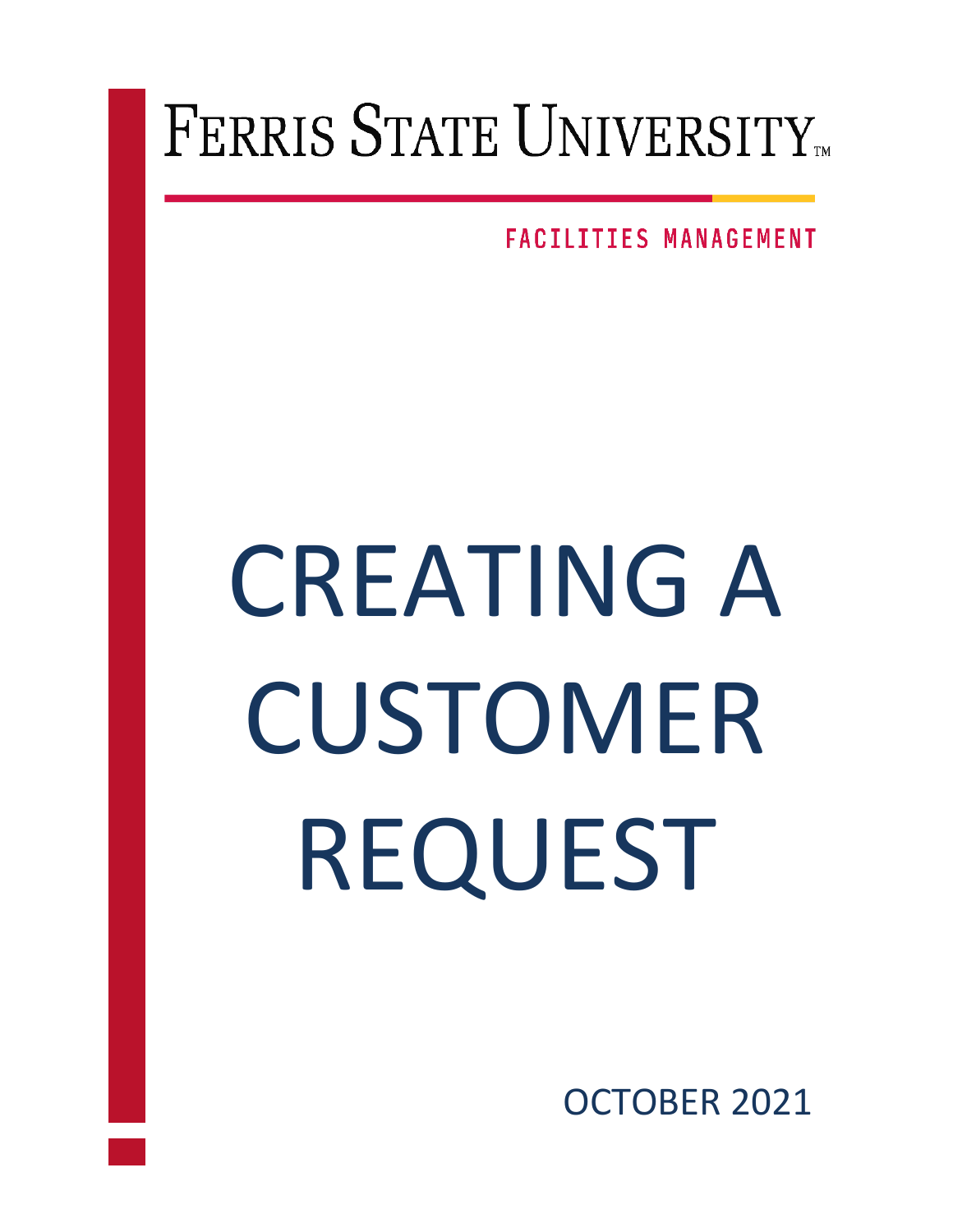## **LOGGING INTO THE AIM SYSTEM**

AIM is a web application. Access to the system requires a browser and a valid user ID and password for MyFSU. AIM will use your MyFSU username and password. The process and screens for creating a work order request are shown below.

1. Go to [http://www.ferris.edu](http://www.ferris.edu/), select "MYFSU", and login with your user id and password. (This will also be your AIM user id and password.)

2. Once in MyFSU, select the **Employee** tab, go to the **My Workplace** and click on the **Facilities Management Work Orders Request** link.



## **ENTERING A CUSTOMER REQUEST**

The **customer request** provides a mechanism for requesting work using AIM via MyFSU. The following steps will guide you on creating a customer work order request.

\*Note\* A work order is not created until the customer request has gone through all necessary approvals. You may be contacted by Facilities Management for additional information or if an index number is needed.

1. Click on the "Customer Service" link.

| <b>AiM</b>              | WorkDesk                     |  |
|-------------------------|------------------------------|--|
|                         |                              |  |
| Menu                    |                              |  |
| <b>Work Management</b>  |                              |  |
| <b>Customer Service</b> |                              |  |
| <b>Motor Pool</b>       |                              |  |
|                         | <b>System Administration</b> |  |